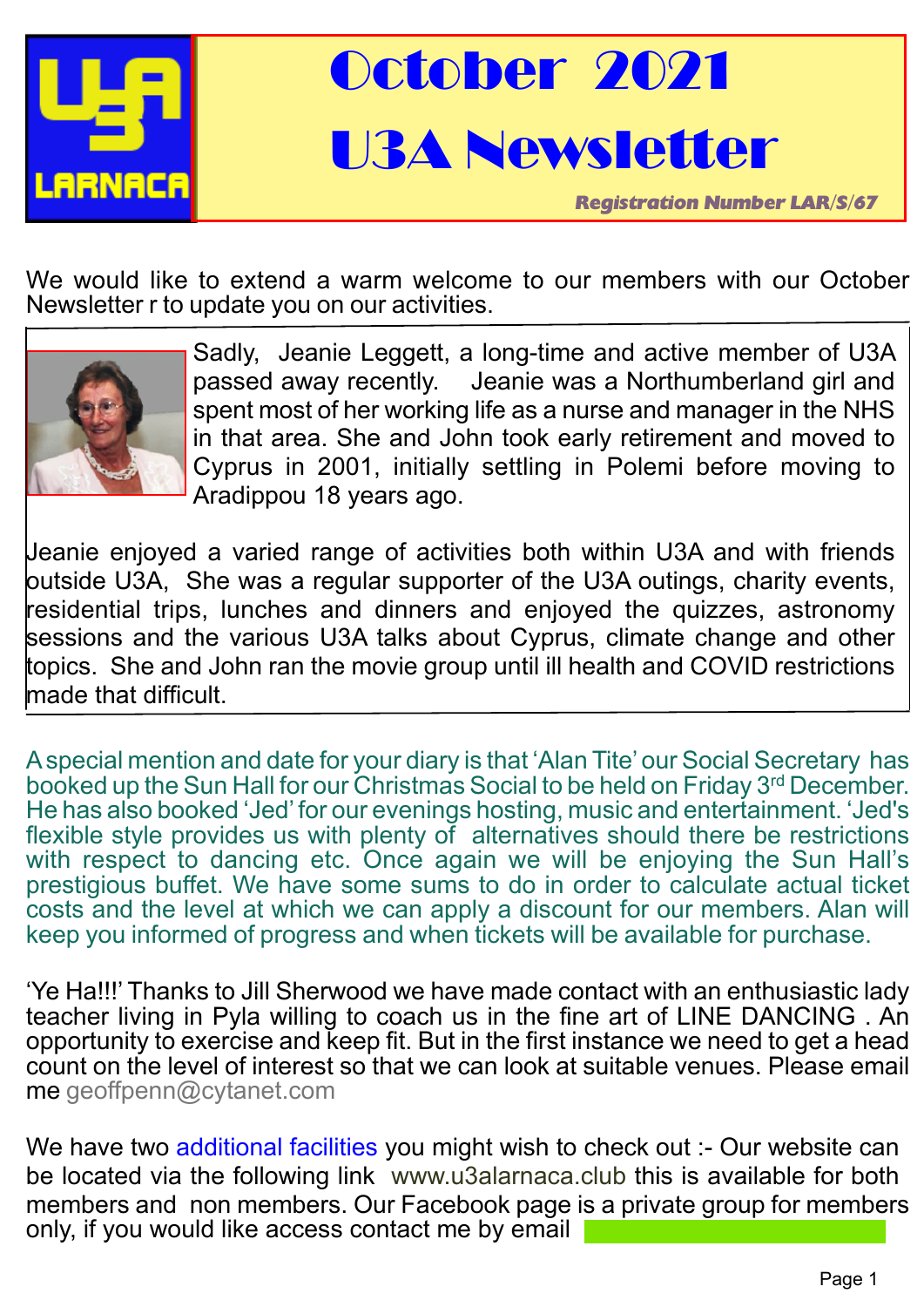| <b>Current Committee</b>                            |                          |       |       |  |  |  |
|-----------------------------------------------------|--------------------------|-------|-------|--|--|--|
| <b>Position</b>                                     | Name                     | Phone | Email |  |  |  |
| Chairperson                                         | <b>Carol Anderson</b>    |       |       |  |  |  |
| <b>Vice Chairperson</b><br><b>Group Coordinator</b> | <b>Geoff Penn</b>        |       |       |  |  |  |
| Treasurer                                           | <b>David Barraclough</b> |       |       |  |  |  |
| Secretary                                           | <b>Barry Bicknell</b>    |       |       |  |  |  |
| <b>Social Secretary</b>                             | <b>Alan Tite</b>         |       |       |  |  |  |
| <b>Committee Member</b>                             | <b>Jacky Durrant</b>     |       |       |  |  |  |

|                   | <b>Days When Groups Normally Meet</b> |                                    |                |
|-------------------|---------------------------------------|------------------------------------|----------------|
|                   | <b>Morning</b>                        | <b>Afternoon</b>                   | <b>Evening</b> |
| <b>Monday</b>     | <b>Beginners Bridge</b>               | Scrabble                           |                |
|                   | Sounds, Like The 70s                  | Pilates                            |                |
|                   | <b>Advanced French Tuition</b>        |                                    |                |
| <b>Tuesday</b>    | Painting                              | <b>French Conversation</b>         |                |
|                   | <b>Brunch Bunch</b>                   |                                    |                |
|                   | <b>Computer Skills</b>                |                                    |                |
| Wednesday         | Pilates                               |                                    |                |
|                   | Astronomy                             |                                    |                |
|                   | U3A Fun Quiz                          | Yoga                               |                |
| <b>Thursday</b>   | <b>Backgammon</b>                     | <b>West End and Broadway Shows</b> |                |
|                   | <b>Beginers French Tuition</b>        |                                    |                |
| Friday            | <b>Book Group</b>                     | <b>Patchwork and Quilting</b>      |                |
|                   | English Monarchy (various Days)       | <b>Other Clean Crafts</b>          |                |
|                   |                                       | Genealogy                          |                |
| <b>No Set Day</b> | <b>Charity Events</b>                 | <b>Greek Conversation</b>          |                |
|                   | <b>Exploring Cyprus</b>               | Boules (Sat Afternoon)             |                |
|                   |                                       |                                    | Page 2         |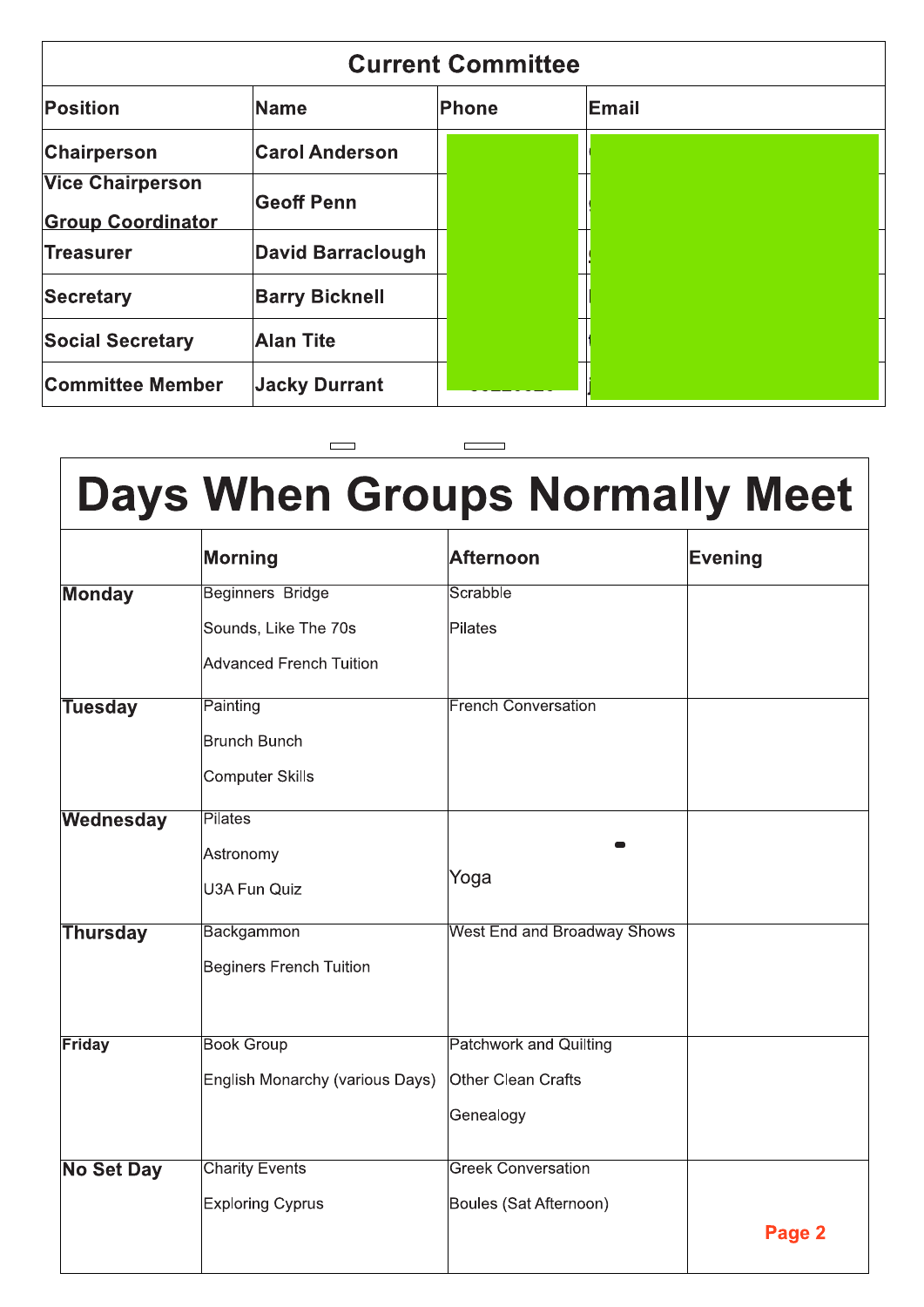# **ASTRONOMY & COSMOLOGY CAROL ANDERSON**

Unfortunately the response to the session on Wednesday 15<sup>th</sup> September was very poor and so it has been decided to put this group on hold until the return of Carol.



### **knarsergio@gmail.com**

Backgammon sessions are currently on ho

## **BIRTH OF BRITISH MUSIC KEVORK HOVSEPIAN**



Kevork has kindly offered to host, at his Larnaca apartment, a four-part BBC series on classical music entitled 'The Birth of British Music' covering ' Purcell, Haydn, Handel and Mendelssohn'. Each part is an hour long. The first presentation will be on Tuesday 12th October at 10:30am and the rest on consecutive Tuesdays at the same time.

**Space in Kevork's apartment is limited to 10 people on first-come-first-served basis.** Contact him as above to register your interest and directions.

# **BRIDGE Errikos Leonidou**



Until further notice, we will continue to play Bridge on BBO on Monday at 4pm. Tuesday at 2.15 pm and Thursday morning at 10 am.

Please contact Errikos, as above, if you would like help in connecting to BBO.

# **BRIDGE FOR BEGINNERS CAROL ANDERSON**



**Dancing** Despite Carol's hospitalisation the four players from year 1 continue to meet up and practice the conventions and strategies that they were shown by Carol. Getting together on Monday  $11<sup>th</sup>$  October and then again on Monday 25<sup>th</sup> October venue to be confirmed.

## **BOOK GROUP Margaret Gross 99560861**



The next meeting of the BookGroup will be on Friday 8th October at Restolake .10am for 10.30 start. We will be reviewing The Girl on the Train and no doubt a lively discussion will ensue.

The October read is Leonard and Hungry Paul by Ronan Hession ,a totally different kind of read.

All the books are chosen by the members which makes for diverse and interesting reviews as our tastes can be very different,

# **BRUNCH BUNCH PAT BEAVER**



Our Tuesday get together's at the Tuck Inn Finikoudes (Nearby to Larnaca Fort) are well attended as it is the perfect activity for meeting other U3A members especially if you are new to U3A. Join us for an all inclusive €5 breakfast at 10am or pop in later for a coffee and a chat. Bring a friend.

Our next meeting will be hosted by Jacky Durant and Barbara Cobben in my absence on Thursday 5<sup>th</sup> October.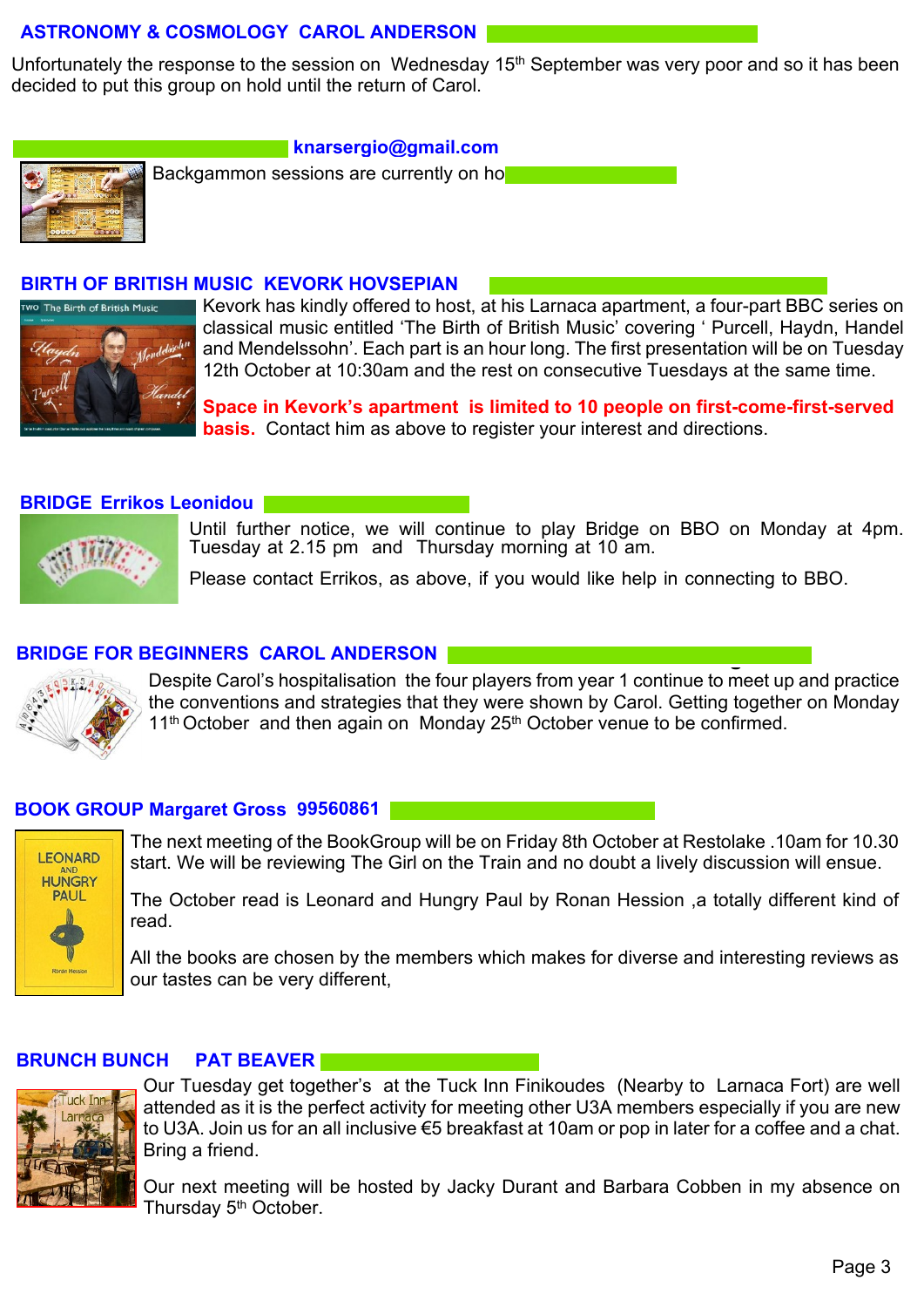# **BOULES AT PYLA BEACH - MOGENS**



You are invited to come along and join us for some fresh air and exercise to play this fun team game.

We play a variation of Boules' which is our own version of this 'French' game (spelling too) which has been adapted by us to suit a beach environment. Although there is a certain amount of skill needed It doesn't take long for players to acquire the basic skills in order to contribute greatly (beginners luck often prevails).

We play at Pyla Beach every Saturday afternoon. **The start time is now 15:00** hours There is a need to arrive at least 15 minutes prior to the games starting

Please contact Mogens by email as above to register your interest and to obtain more information

# **CHARITY EVENTS**

The next charity event will be a sale of artwork on the 23<sup>rd</sup> November. 10am-12 noon at the EEKA café on Piale Pasha. Further details to follow in the November newsletter.

#### **EXPLORING CYPRUS**

Ten of us enjoyed an informative and relaxing four-day stay in Platres last week. We visited the Cultural Centre, tried our hand at a couple of craft activities and visited a local winery to sample wines and liqeurs. Good company and a chance to learn more about our adopted island whilst enjoying some tranquility in natue, lovely. Unfortunately the day trip had to be cancelled due to lack of support.



Our next event will be a **visit to Nicosia races on Wednesday 3rd November**. Fingers crossed that we won't have to cancel this time due to COVID restrictions!

Coach transport will be provided (pick up points in Larnaca (Mackenzie car park) and Oroklini as usual. We will have our own marquee with separate facilities for us. I have organised a three course buffet lunch there. Total **cost (excluding betting!) is €30**

**including the transport, buffet and tips, drinks extra. Please indicate by the 14th October** whether you want to take part in this trip as I will need to confirm arrangements well in advance. Those participating will require a safe pass and need to bring some form of ID with them. Masks will have to be worn I expect.

#### **"FUN WITH ROCK PAINTING " NEW**



Liz Naepflin has kindly offered to organise a two hour workshop on Tuesday 19th October 10am to 12 noon in the EEKA café opposite Makuis café Piale Pasha. Drinks will be 3 Euros to cover the cost for having the room. Parking is available.

Rock painting will inspire you to pick up a paintbrush. Creativity is endless and you will enjoy it. No need to be perfect. Liz will guide you step by step to paint a lovely creation. She will bring many easy ideas and samples with her so no need to worry if you are short of inspiration.

Liz will provide the materials at a cost of 5 Euros per person (paint and brush). All you need to do is bring a few rocks (round or oval), a water bucket, tissues and a cover for the table 1m by1m.

Maximum 8 people. If there is more interest Liz can plan a further session. Please email Liz before the 12th October as above to book your place on this new and interesting activity.

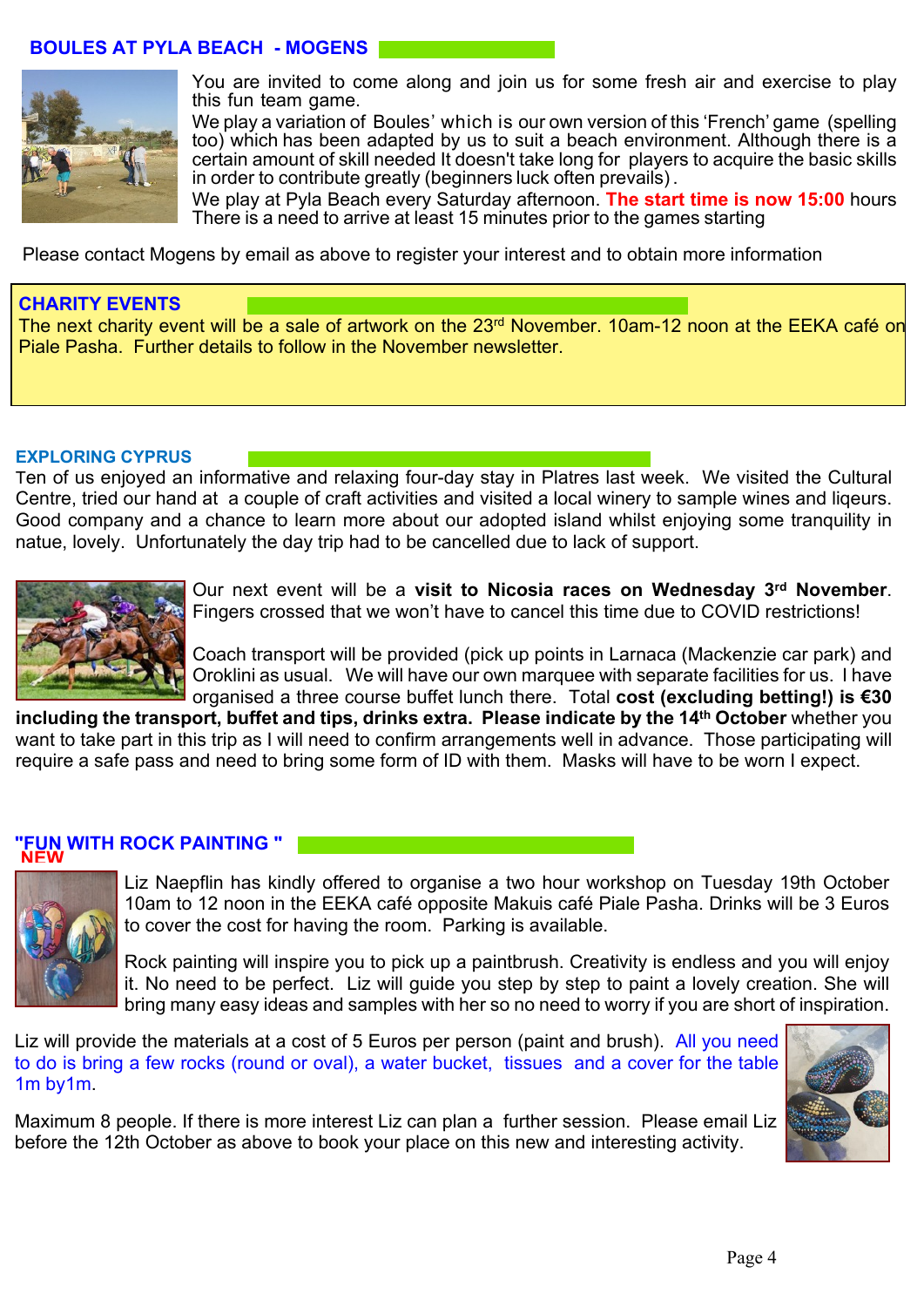# **FOUR QUARTERS Alan Tite**

A new fun idea giving individual members the opportunity to relate an experience, idea, story, or hobby to t h e group. The format is structured and a detailed sheet describing the format was recently sent out

to all members. ≪`XII′′⁄

Currently a moderate interest has been shown but for the idea to be totally successful more participants would be desired, even if, in the first instance, you come along to watch!.

The venue would probably be Restolake during the morning, Please contact Alan as above

for details and to indicate your interest,

# **FRENCH CONVERSATION Cynthia Dawson**



Our next French Conversation meetings are scheduled for Tuesdays 12th and 26<sup>th</sup> October.Cynthia will liaise directly with regular members as to the planned venues for the set dates. Generally this friendly group assembles in members' homes for tea or coffee to chat in French .There are no "lessons", we just want to practice our conversation and all you need is to be able to carry on a basic conversation. Our members range from near-native to not-so-good speakers. Come and join us if you would like to maintain or brush up your French language skills.

**Contact Cynthia for further information.**

# **FRENCH TUITION Dominique Flavigny**

## This French tuition group is **CURRENTLY ON HOLD**



It is a group for those members who would like to learn French pretty well from scratch. With a choice of two French classes, one at the beginner level and the other a little more advanced. Beginners would start with vocabulary, grammar, and conjugation. Whilst the more

advanced students would move on to conversation, short dictations and simple essays.

The beginners class would be held every Thursday morning from 10:30 to 12:00 and the advanced class would be held on Monday mornings from 10:30 to 12:00. The classes will be held at my home in Oroklini. If you are interested, please let me know and I will contact

you with details and directions to my home.

**Please contact me as above if you are interested in joining me because I look forward to welcoming you to the wonders of the beautiful French language and culture.**

# **GENEALOGY & Social History Geoff Penn**



The very nature of our monthly Genealogy meetings drive our accompanying discussions along avenues of how things used to be and how every day life has changed for us and our families. Memories passed down from our fore bearers make interesting reference points for our family histories and which come to light when investigating our family trees .The next meeting is planned for Friday 29<sup>th</sup> October at 'Restolake' at 15.00 hours

New members will be most welcome, contact Geoff as above.

We were pleased to have a visit from Rochelle, who dropped in to say hello

# **GREEK CONVERSATION Vathoula Klumbies**



The format for our Greek depends on where I am currently located, and is either in the form of face to face meetings or by video call.

 For anybody who is interested you can get in touch with me as above but please note this is a conversation group for people with a knowledge of Greek and it is not suitable for members wishing to learn the language from scratch.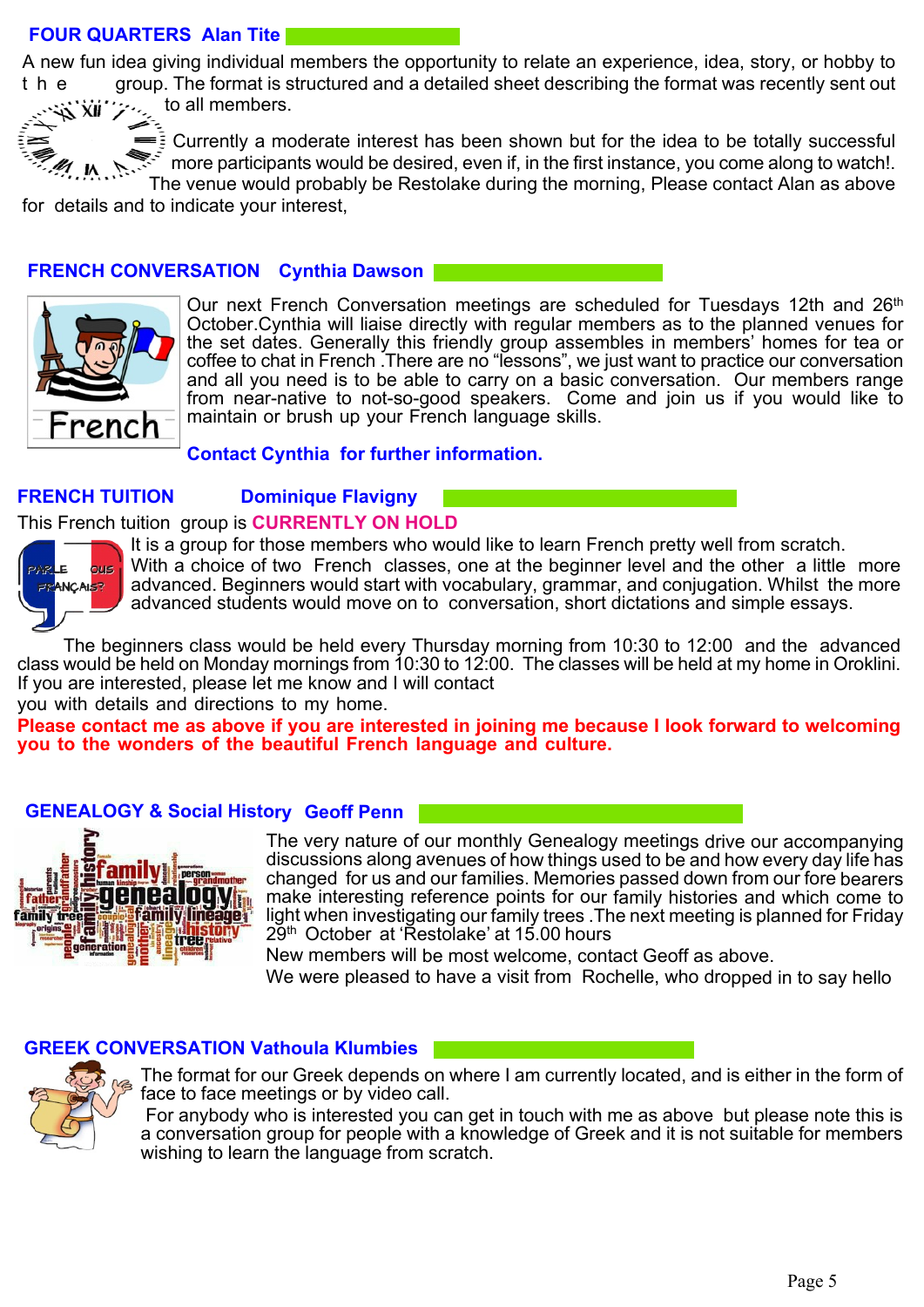# **LUNCH and DINNER CLUB Jacky Durrant**

The Lithos Bar and Restaurant in Oroklini Village, was the choice for our September lunch time date. A venue which is always a popular choice due to it's comprehensive menu and attentive service.

**Our venue for October is the ever popular 'Balti' Indian Restaurant where we have negotiated a special €16 per head lunch time meal deal on Thursday 21st October at midday comprising starters and curries. A separate notice will be issued, following the newsletter, providing more specific details.**

**SOUNDS, LIKE THE SEVENTIES GROUP Geoff Penn**  progressive folk sound in the style of 'Magna Carter' utilising strong keyboard and guitar combinations with<br>male and female harmony vocals. Contact Geoff if you are interested in joining in with the fun..











# **On the Edge of Time and Space JOHN PALMER**



I have reserved the library room at 'The Library Hotel in Kalavasos', for our first meeting of this 'Astronomy' spin -off group .Starting at 11.00 hrs on Thursday 14th October when Cynthia Dawson will present a topic for discussion entitled '**The Nature of Reality'.**

At this stage, the whole programme is still at the experimental stage and we will be assessing it as we go along. With luck I hope that 6 people will come, contribute

or just listen, and enjoy a fascinating subject. It is intended to be a social occasion with a focus, something perhaps we have all been missing over the past 18 months. It will be followed by lunch in the Library restaurant at a very reasonable cost for those who wish to stay.

Depending upon the success of this first meeting, I have a topic prepared for a November meeting entitled 'Alien Life: Are We Alone'? We can then also discuss It may not appeal to many members, we shall see, but 6 - 8 in number would be the aim, at the moment. Each meeting would have a different presenter and leader so that everyone has an opportunity to ' have a go' if they wish: no pressure or formality. Enjoyment and knowledge are the primary aims.

# **PATCHWORK & QUILTING LYNNE MOSES ;**

The next meetings will be held on the Friday 15th October from 2:00 p.m. at the Restolake centre. New members are always welcome, bring along ideas, sewing machine and material ( old dresses and shirts) to get started.

# **Contact Lynne as above if you would like to join this productive group.**

## **ADDITIONAL CRAFTS**

A new group that wish to engage in other crafts not covered by Lynne's group has been created There fore members wishing to undertake other clean crafts such as knitting, sewing or weaving, crochet are welcome to join in with Lynne's group. However, Lynne will only act as a non instructive focal point whilst these alternative groups get themselves organised. Anyway come along with your knitting etc and enjoy the company of others whilst being productive.

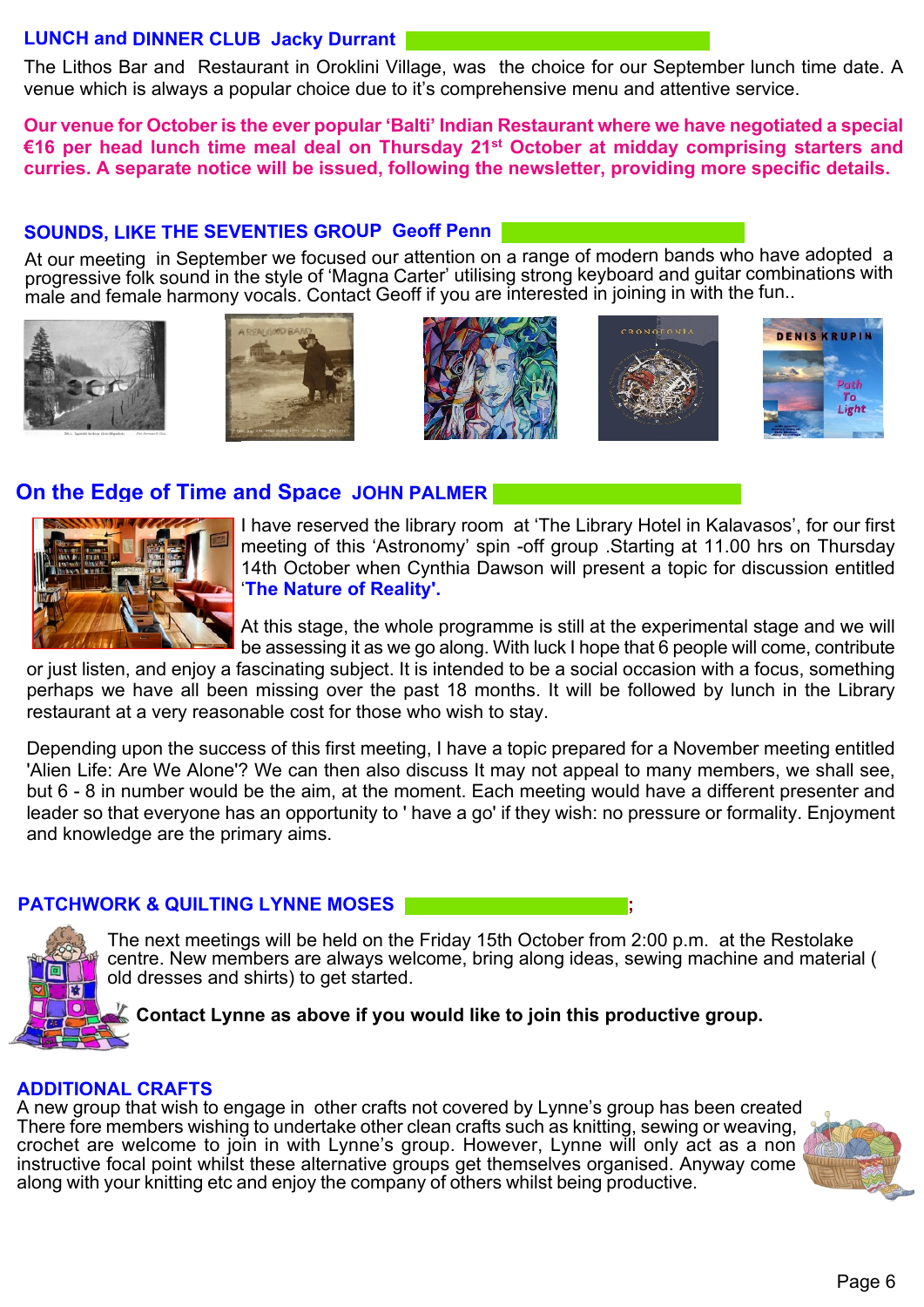#### **PILATES & YOGA GILLIAN ARMSTRONG [cypruspinklady@gmail.com](mailto:cypruspinklady@gmail.co)** 99030426.

Gillian's classes start again on Monday the 6th of September at 2 pm for Pilate's and Tuesday 7th September at 10 am for Yoga. Thereafter Monday afternoons at 2pm for Pilate's and Tuesday mornings at 10 am for Yoga. Classes are held in her air conditioned home studio near Stelios Supermarket in Levadia. Cost is 5 euros per session . Contact Gillian Armstrong for further information as above

# **THE INSPIRATIONS WRITING GROUP angelabett60@gmail.com**



The Writing Group held its first meeting on  $6<sup>th</sup>$  July at the home of Angela Joy Bett, known as Joy at her home in Paralimni, joined by Carol Anderson and Savitri Pema. We explored the stories within us in non judgemental ways, chatting informally and writing in any style preferred. Following a short stimulus, we wrote for 20 minutes and shared our work, which varied from memoire, prose, and a descriptive article about 'Secrets.' If the thought of writing is daunting to you, come along

and participate in a way that suits you.

The group is aimed at people who have some experience in writing and want to share their work in a supportive group environment. There will be an opportunity for writers to explore different aspects of writing and have a go at writing in that particular style.

New members welcome. Future meetings will be held monthly @ 10.30 am on the last Friday of each month. The next meeting will be held on FRIDAY 24<sup>th</sup> SEPTEMBER. Contact me for further details and directions

# **PAINTING GROUP Liz Naepflin**



If you like painting come and join us at our EKKA Cafe meeting place which is next to the big car park opposite Makuis. Everyone is welcome to come along especially new participants including complete beginners. It is a small friendly group meeting every Tuesday. Generally it is for those who want to spend time painting rather than as a class with structured tuition.

So if you enjoy painting and need some encouragement to "get those brushes out and do some painting" and at the same time enjoy the company of others with similar interests then please come along.

**Contact Liz for more information**

# **PHOTO GROUP Geoff Penn**  NEW

# **Photo Group**

For those U3A members who would like to take better and far more interesting photos Lynne Moses and I will be putting together a series of interactive get together's to discuss and practice camera techniques especially getting to know the features of your camera

The first meeting will be held on Monday 18th October at Restolake meeting at 2 pm

The aim of the group would be for you to take smarter photos. In addition we will have a later look at photo enhancement using the Computer.

Please bring along your camera's / camera phones and if possible the associated manuals